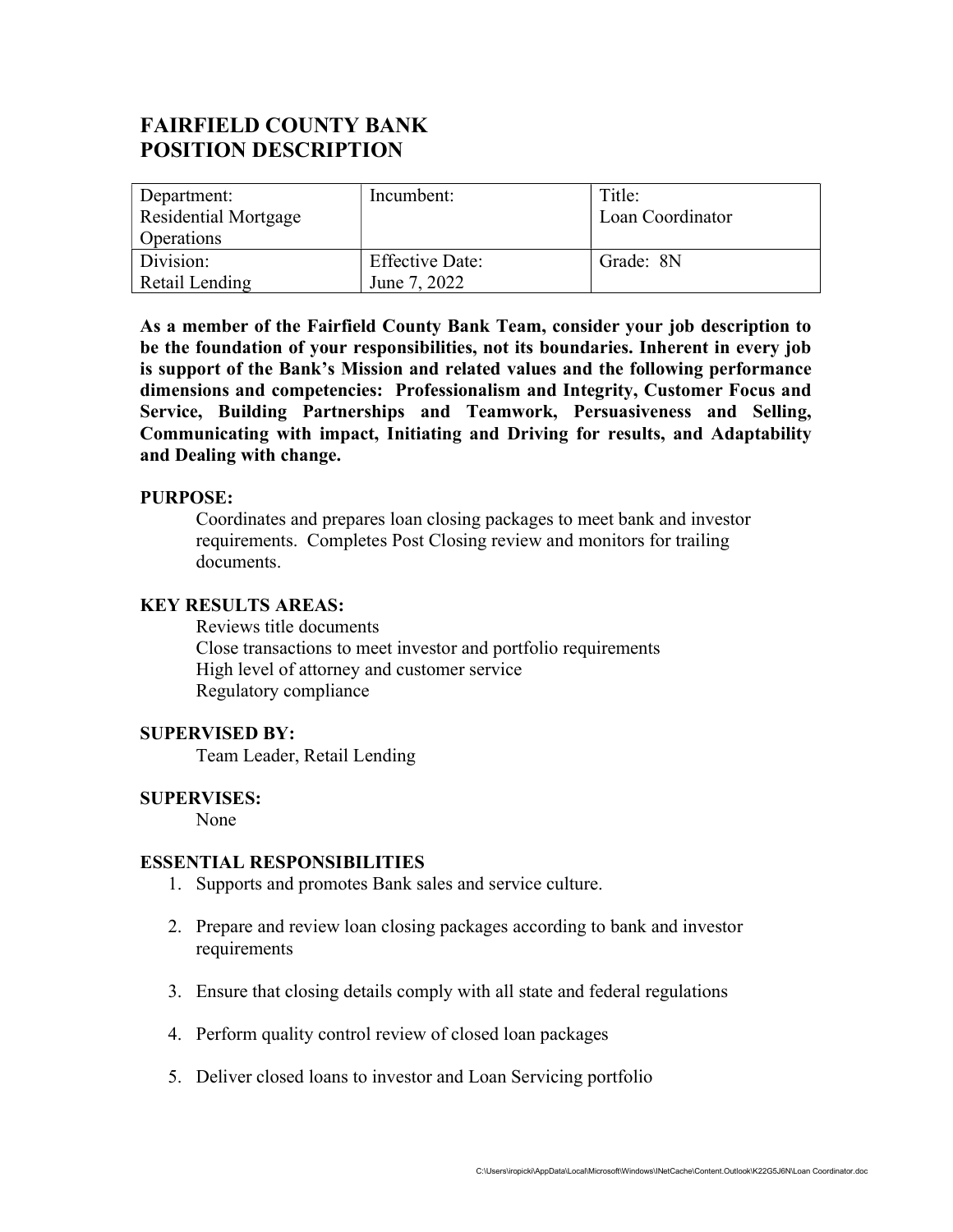- 6. Communicates with customers and attorneys. Obtains necessary paperwork from the attorney and or customer to complete the process.
- 7. Conducts post-closing activities. Assembles and delivers paperwork to Servicing Department.
- 8. Strong time management skills

## QUALIFICATIONS:

.

To perform this job successfully, an individual must be able to perform each essential duty satisfactorily. The requirements listed above are representative of the knowledge, skill and/or ability required. Reasonable accommodations may be made to enable individuals with disabilities to perform the essential functions

## PHYSICAL DEMANDS:

Any physical demands or work conditions described here are representative of those that must be met by an employee to successfully perform the essential functions of this job. Reasonable accommodations may be made to enable individuals with disabilities to perform the essential functions.

#### WORK ENVIRONMENT:

The work environment characteristics described here are representative of those an employee encounters while performing the essential functions of this job. Reasonable accommodations may be made to enable individuals with disabilities to perform the essential functions.

Satisfactorily completes all required compliance training and complies with all regulations which apply within the scope of the position.